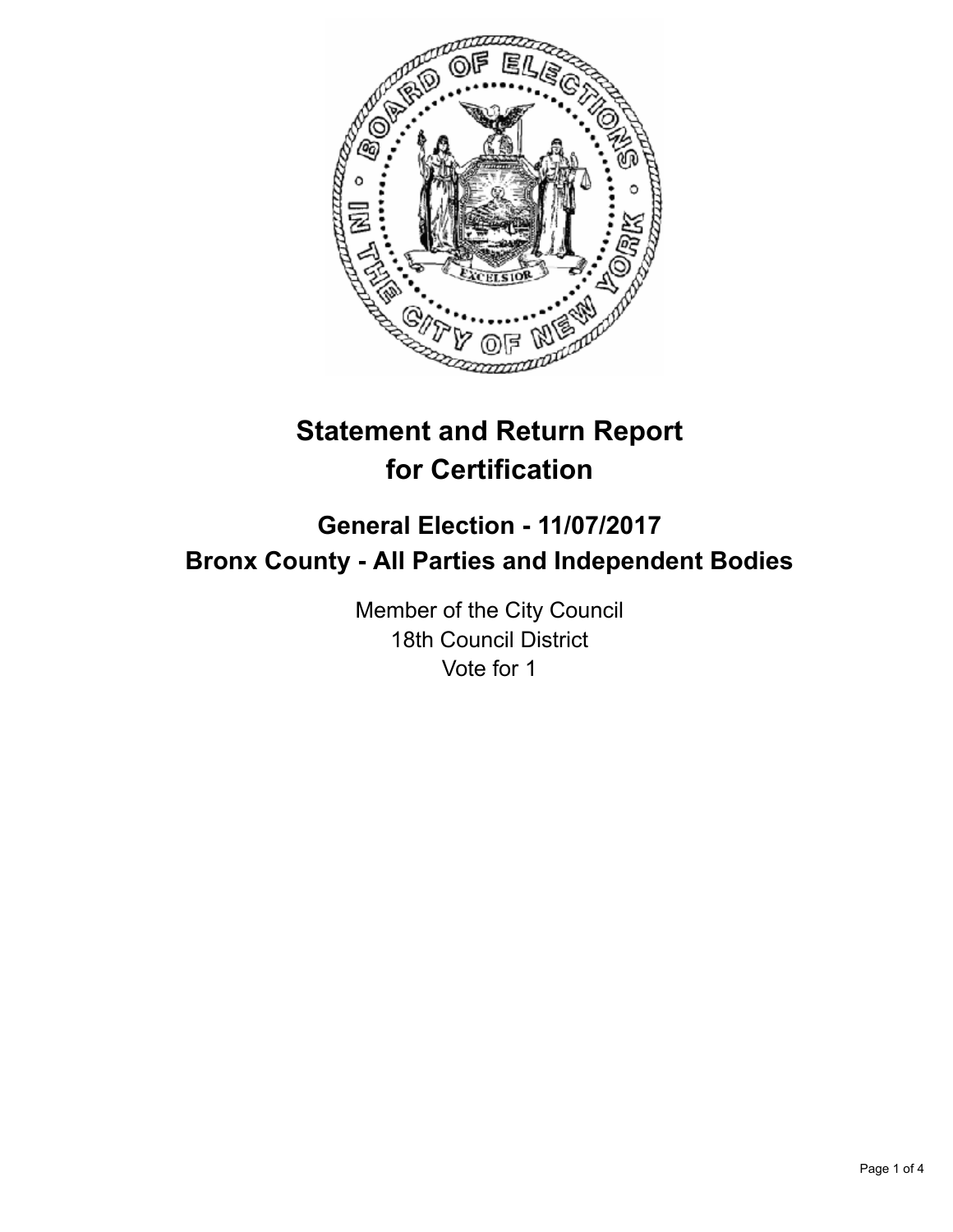

## **Assembly District 82**

| <b>PUBLIC COUNTER</b>                                    | 471 |
|----------------------------------------------------------|-----|
| <b>MANUALLY COUNTED EMERGENCY</b>                        | 0   |
| ABSENTEE / MILITARY                                      | 5   |
| <b>AFFIDAVIT</b>                                         | 6   |
| <b>Total Ballots</b>                                     | 482 |
| Less - Inapplicable Federal/Special Presidential Ballots | 0   |
| <b>Total Applicable Ballots</b>                          | 482 |
| RUBEN DIAZ SR. (DEMOCRATIC)                              | 355 |
| EDUARDO RAMIREZ (CONSERVATIVE)                           | 38  |
| CARL LUNDGREN (GREEN)                                    | 20  |
| WILLIAM RUSSELL MOORE (REFORM)                           | 11  |
| MICHAEL BELTZER (LIBERAL)                                | 25  |
| RAEL ALMONTE (WRITE-IN)                                  | 1   |
| REV RUBEN DIAZ SR (WRITE-IN)                             | 1   |
| UNATTRIBUTABLE WRITE-IN (WRITE-IN)                       | 1   |
| <b>Total Votes</b>                                       | 452 |
| Unrecorded                                               | 30  |

#### **Assembly District 85**

| <b>PUBLIC COUNTER</b>                                    | 5,377 |
|----------------------------------------------------------|-------|
| <b>MANUALLY COUNTED EMERGENCY</b>                        | 0     |
| ABSENTEE / MILITARY                                      | 113   |
| <b>AFFIDAVIT</b>                                         | 87    |
| <b>Total Ballots</b>                                     | 5,577 |
| Less - Inapplicable Federal/Special Presidential Ballots | 0     |
| <b>Total Applicable Ballots</b>                          | 5,577 |
| RUBEN DIAZ SR. (DEMOCRATIC)                              | 4,139 |
| EDUARDO RAMIREZ (CONSERVATIVE)                           | 249   |
| CARL LUNDGREN (GREEN)                                    | 119   |
| WILLIAM RUSSELL MOORE (REFORM)                           | 224   |
| MICHAEL BELTZER (LIBERAL)                                | 383   |
| AMANDA FARIAS (WRITE-IN)                                 | 2     |
| UNATTRIBUTABLE WRITE-IN (WRITE-IN)                       | 5     |
| <b>Total Votes</b>                                       | 5,121 |
| Unrecorded                                               | 456   |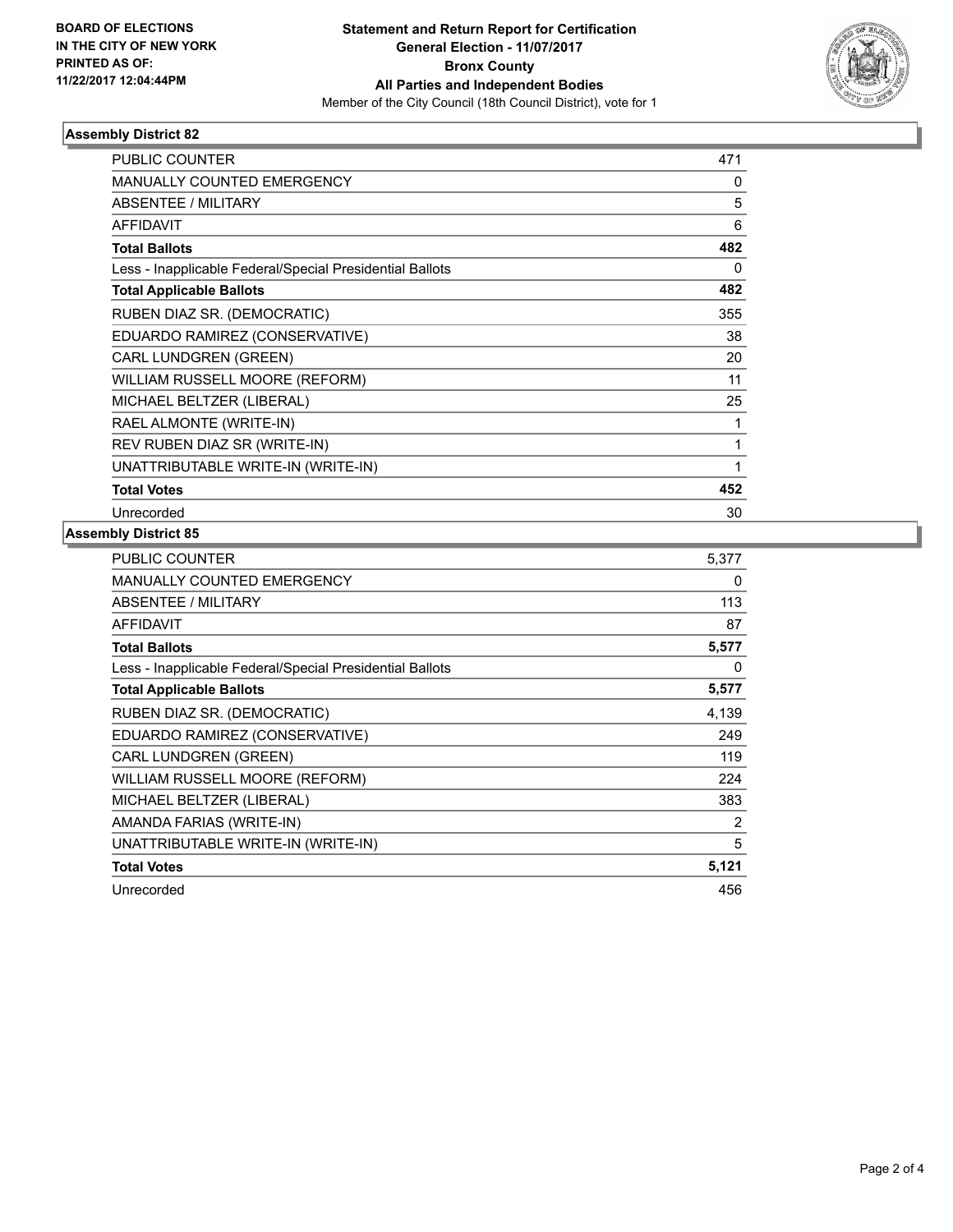

## **Assembly District 87**

| <b>PUBLIC COUNTER</b>                                    | 10,635 |
|----------------------------------------------------------|--------|
| MANUALLY COUNTED EMERGENCY                               | 0      |
| <b>ABSENTEE / MILITARY</b>                               | 286    |
| <b>AFFIDAVIT</b>                                         | 146    |
| <b>Total Ballots</b>                                     | 11,067 |
| Less - Inapplicable Federal/Special Presidential Ballots | 0      |
| <b>Total Applicable Ballots</b>                          | 11,067 |
| RUBEN DIAZ SR. (DEMOCRATIC)                              | 7,979  |
| EDUARDO RAMIREZ (CONSERVATIVE)                           | 556    |
| CARL LUNDGREN (GREEN)                                    | 327    |
| WILLIAM RUSSELL MOORE (REFORM)                           | 450    |
| MICHAEL BELTZER (LIBERAL)                                | 884    |
| AMANDA FARIAS (WRITE-IN)                                 | 5      |
| <b>BARACK OBAMA (WRITE-IN)</b>                           | 1      |
| ELVIN GARCIA (WRITE-IN)                                  | 8      |
| ILDEFONSO COLON (WRITE-IN)                               | 1      |
| LANCE SALOSA (WRITE-IN)                                  | 1      |
| LARONE SUMPTNER (WRITE-IN)                               | 1      |
| MICHAEL BLOOMBERG (WRITE-IN)                             | 1      |
| NURUL SADAT (WRITE-IN)                                   | 1      |
| PAULINE FIGUEROA (WRITE-IN)                              | 1      |
| ROSE ORDONEZ-JENKINS (WRITE-IN)                          | 1      |
| SONIA CHAMBERS (WRITE-IN)                                | 1      |
| UNATTRIBUTABLE WRITE-IN (WRITE-IN)                       | 12     |
| WALTER NESTLER (WRITE-IN)                                | 1      |
| <b>Total Votes</b>                                       | 10,231 |
| Unrecorded                                               | 836    |